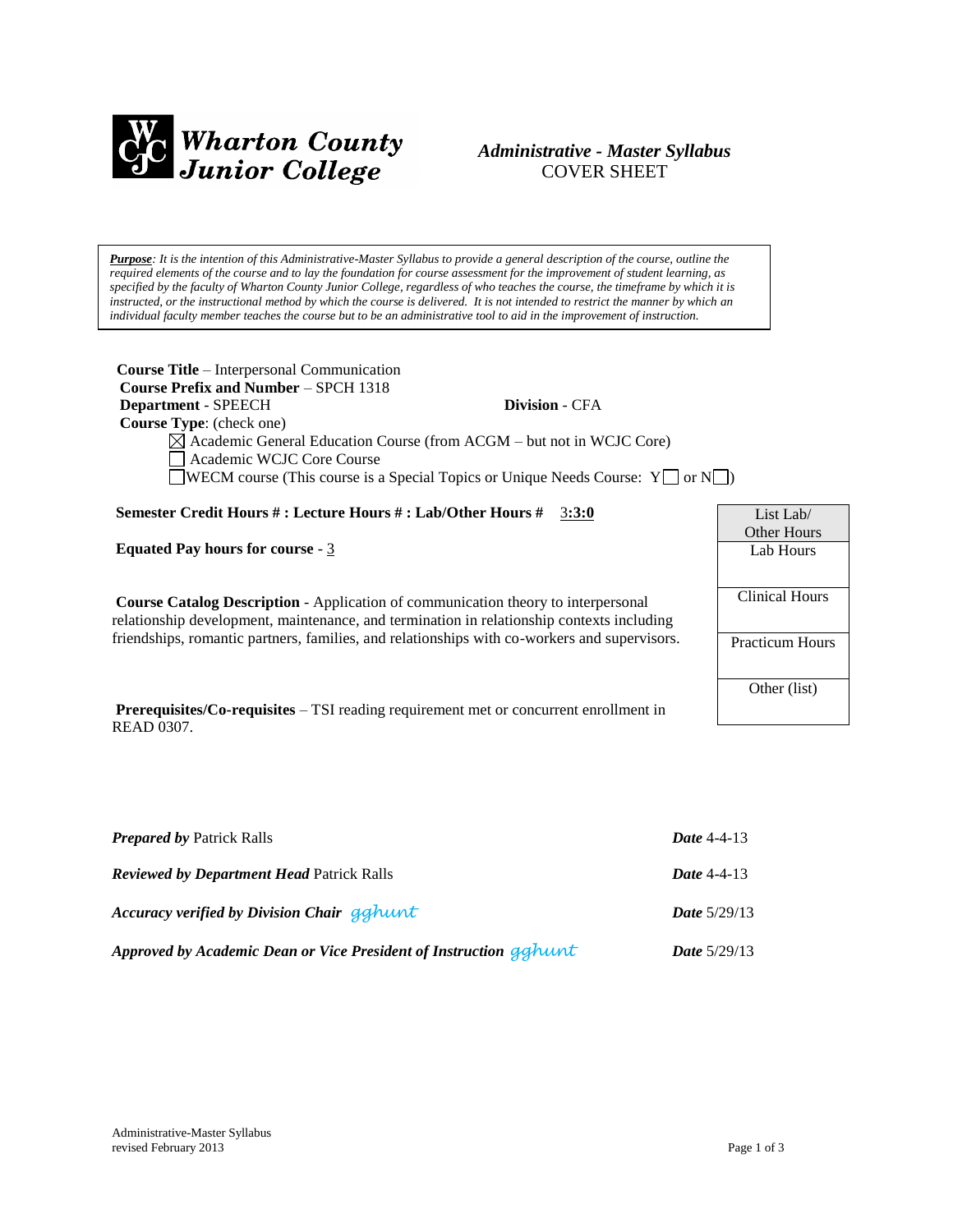

**I. Topical Outline** – Each offering of this course must include the following topics (be sure to include information regarding lab, practicum, clinical or other non-lecture instruction):

 The Self Communication Apprehension Perception Listening Principles of verbal messages Principles of nonverbal communication Conversation Relationship Development and Deterioration Relationship Maintenance and Repair Conflict Resolution

#### **II. Course Learning Outcomes**

| <b>Learning Outcomes</b><br>Upon successful completion of this course,<br>students will:                                                                                                                                                                                                                                                                                                                                                                                                                                                                                                                                                                                                                                                                                                                   | <b>Methods of Assessment</b>                                |
|------------------------------------------------------------------------------------------------------------------------------------------------------------------------------------------------------------------------------------------------------------------------------------------------------------------------------------------------------------------------------------------------------------------------------------------------------------------------------------------------------------------------------------------------------------------------------------------------------------------------------------------------------------------------------------------------------------------------------------------------------------------------------------------------------------|-------------------------------------------------------------|
| 1. Exhibit understanding of interpersonal theories<br>and principles.<br>2. Demonstrate ability to analyze and critique<br>verbal and nonverbal interactions in mediated and<br>face-to-face contexts.<br>3. Identify perceptual processes as they relate to<br>self and others.<br>4. Demonstrate critical thinking ability by<br>effectively researching, evaluating, and applying<br>communication theories in oral and/or written<br>assignments.<br>5. Demonstrate understanding of the relevance of<br>cross-cultural, co-cultural, gender and age<br>influences on human communication.<br>6. Demonstrate ability to identify, evaluate, and<br>apply conflict styles and conflict management<br>techniques in dyads and/or groups.<br>7. Identify types of and barriers to effective<br>listening. | Exams<br>Written papers<br>Oral presentations<br>Group work |

# **III. Required Text(s), Optional Text(s) and/or Materials to be Supplied by Student.**

Joseph Devito, "Messages of Interpersonal Communication", 6th Edition